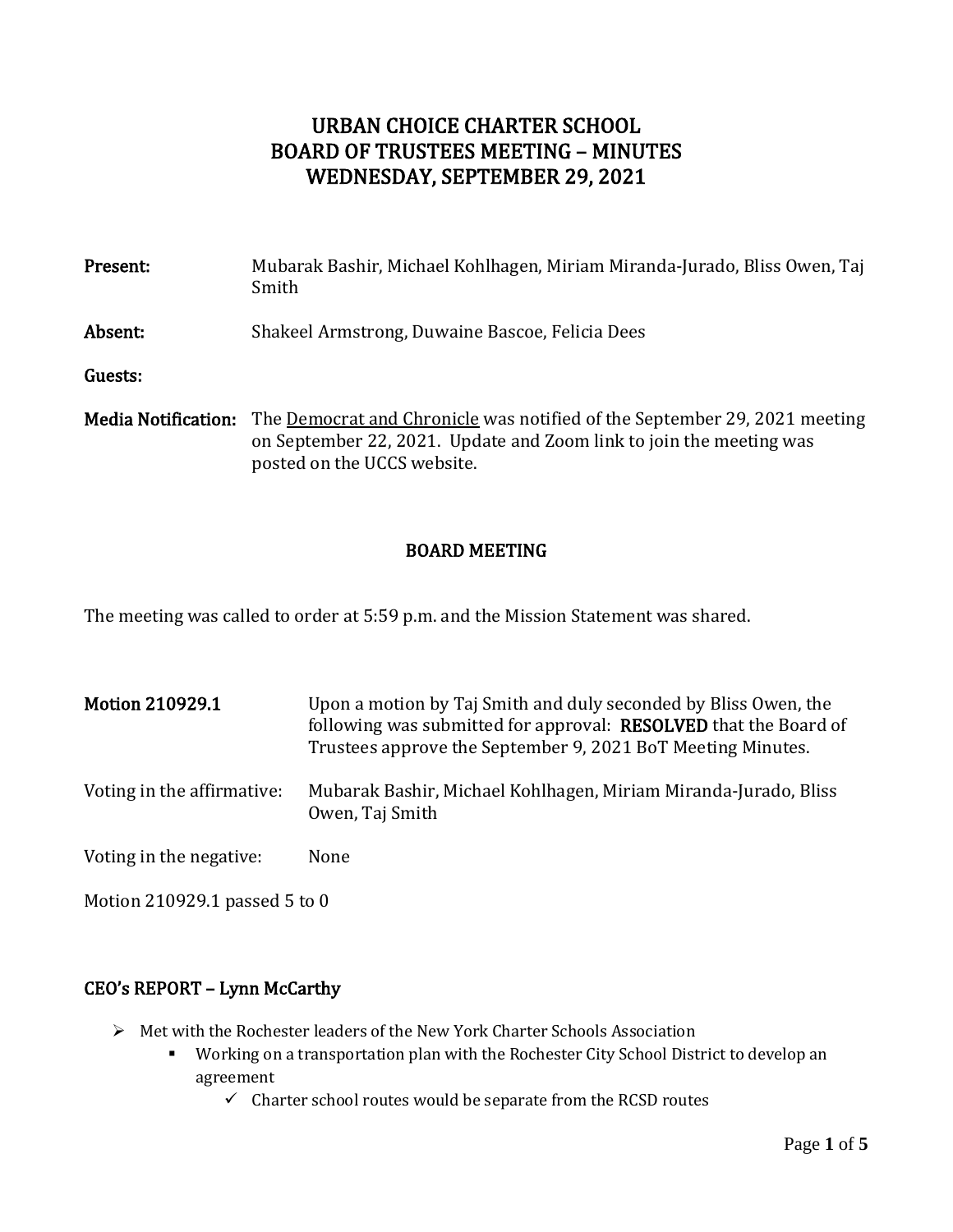- $\checkmark$  Would allow charter schools to work directly with First Student
- $\checkmark$  Only small change in cost to charter schools transportation funding would continue – only low cost involved with a contract with First Student
	- This might not be put in place until the next school year, but it might allow us to return to our normal instructional hours of 8:30 a.m. – 3:30 p.m.Li
- ➢ Focus on getting UCCS students back into a routine after the pandemic and time out of the classroom
- $\triangleright$  Teachers have settled in with the instructional time change
	- No meetings are being held on Friday mornings allowing staff to report at 9 a.m.
	- Monday-Thursday 8:30 a.m. start with one or two meetings and extra planning time
- $\triangleright$  Teaching Assistants are continuing to report at 8:45 a.m. 4:45 p.m.
- $\triangleright$  Open House plans changed to an outside tent in our green space limiting numbers for one hour
	- Grades 6-7 on October 12
	- Grades K-2 on October 13
	- Grades 3, 4 & 5 on October 14

## TREASURER'S REPORT – Bliss Owen

- ➢ Bliss shared that the amended budget was shared with members in advance and another amendment will be shared once the lease is settled along with the CEI Agreement.
- $\triangleright$  Financials for July and August compared to the amended budget will be presented at the next BoT meeting in October in addition to the audit.
- $\triangleright$  The CEO reviewed and presented the amended budget:
- $\triangleright$  Approved balance remaining at \$226,104
- $\triangleright$  Pending approval of government grants budgeting half at \$396,204 and \$896,000
- $\triangleright$  Budget increased due to five reading specialists and purchase of phonics materials
- ➢ Budgeting for 390 students for Rochester City School District with 8 students out of district and now have 10 suburban students
- ➢ Twenty teacher laptops with increased technology and updating capabilities for \$16,000 and 90 Chromebooks for \$32,500 (replaced due to loss/damage during the pandemic)
- ➢ Additional curriculum materials purchased: Otus, PowerSchool Group, Curriculum Associates for iReady
	- Parents and teachers can message
- $\triangleright$  Professional training for iReady through Curriculum Associates for \$4,500
- ➢ Increase for breakfast and lunch for Summer School
- $\triangleright$  Paid teachers and teaching assistants for additional two weeks in August for training outside of their contracts – usually a one-week plan for training and expanded to three weeks of training
- ➢ Workman's Comp increase
	- Extra increase for food service worker out includes claim for surgery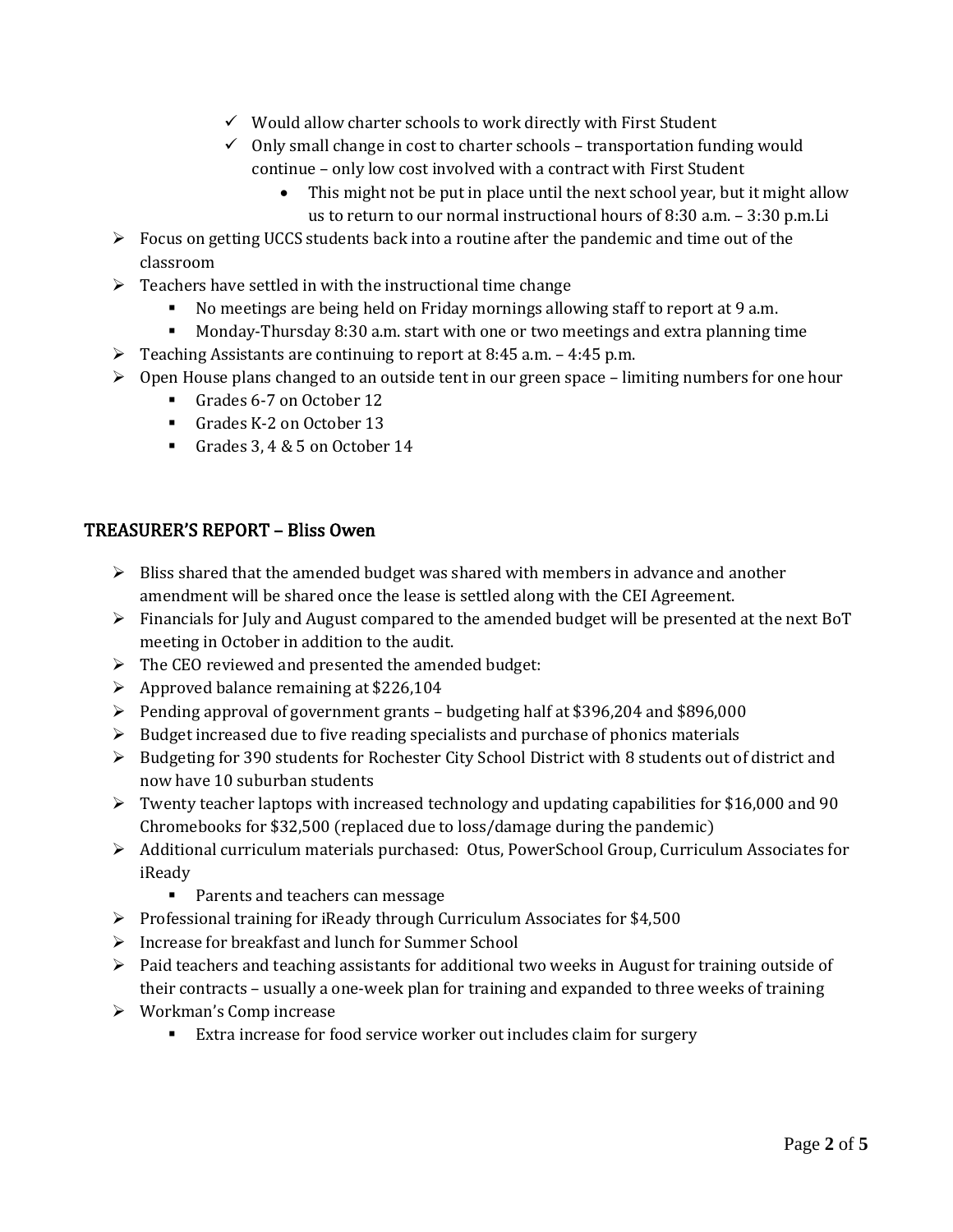- $\triangleright$  Disability insurance increased after having four staff members out on short-term disability last school year
	- **•** Discussed possibility of making adjustments when new insurance pricing is shared in October
	- UCCS currently pays all for short-term and long-term with a significant increase in staff going out on disability - two employees pending for this school year already
- $\triangleright$  Attorney fees discussed determining frequency of our school attorney attending monthly board meetings – could consider on an as needed basis going forward
- ➢ Added Level Field Charter Partners assisting with our attorney for an updated lease agreement
	- Market value analysis market value is higher than we paid recently
	- Working with National Heritage to come to middle ground
- ➢ Taxes estimated with Monroe County and the City of Rochester
- ➢ CEI contract considering reduction to cover cost of UCCS hiring coaches
- $\triangleright$  Building maintenance increased due to Covid increased cleaning for \$4,700 per month to include landscaping, pest control, snow removal
- $\triangleright$  Increasing trash removal agreement cost increase since doubling size of the school
- ➢ Phones and internet increased after switching to fiber optics more costly but more reliable
- $\triangleright$  Discussed hardware and software policy change
	- Will be shared with families at Open House

| <b>Motion 210929.2</b>     | Upon a motion by Bliss Owen and duly seconded by Miriam Miranda<br>Jurado, the following was submitted for approval: <b>RESOLVED</b> that the<br>Board of Trustees approve the Amended Budget for the 2021-2022<br>School Year as presented. |
|----------------------------|----------------------------------------------------------------------------------------------------------------------------------------------------------------------------------------------------------------------------------------------|
| Voting in the affirmative: | Mubarak Bashir, Michael Kohlhagen, Miriam Miranda-Jurado, Bliss<br>Owen, Taj Smith                                                                                                                                                           |
| Voting in the negative:    | None                                                                                                                                                                                                                                         |

Motion 210929.2 passed 5 to 0

### CHAIR REPORT – Mubarak Bashir

- $\triangleright$  Shared plans for board training with CEI to begin in October
- $\triangleright$  CEO Evaluation will be first for completion as soon as possible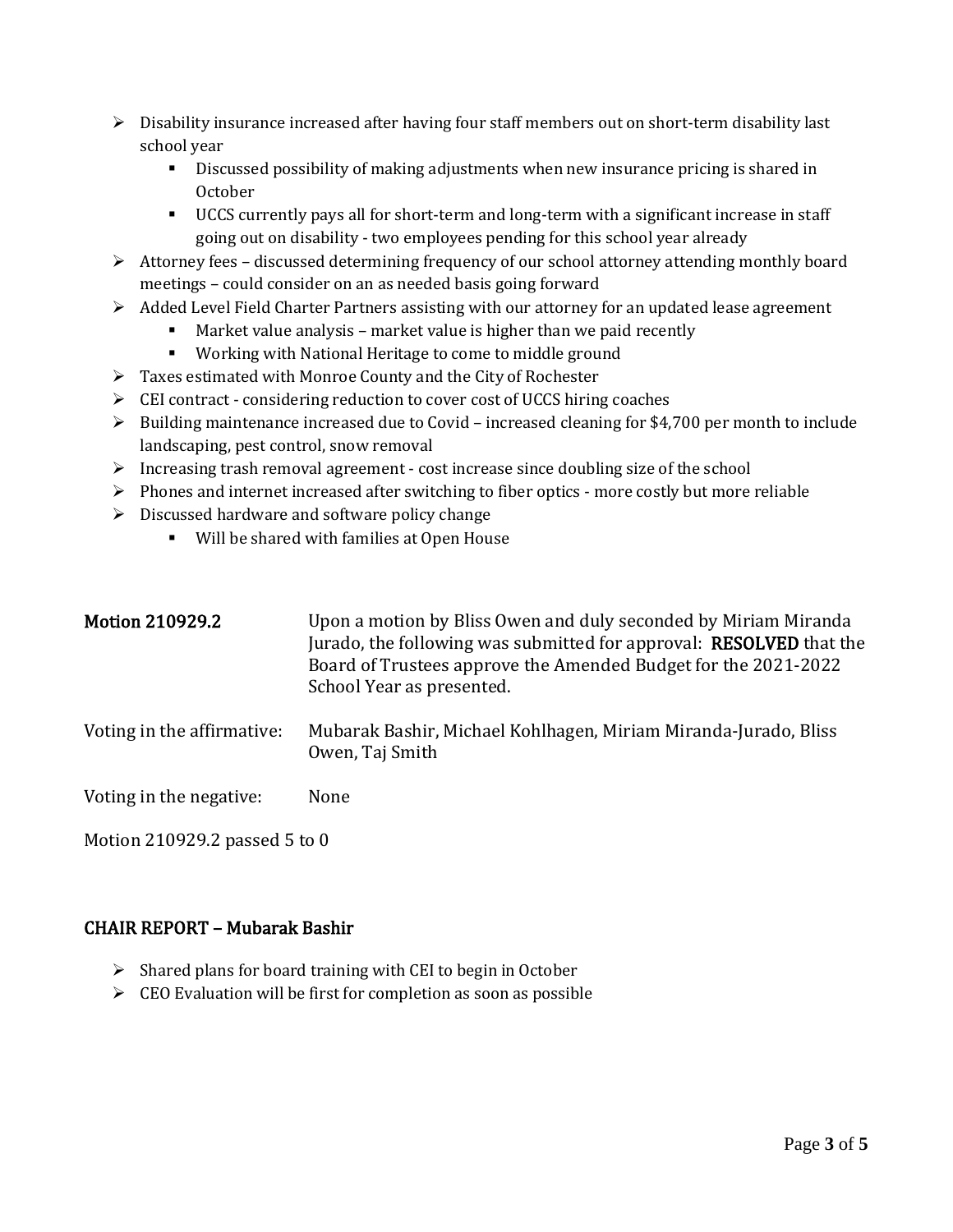#### PUBLIC COMMENTS

- ➢ Michael Samuel's advisory group includes 15 parents to date
- ➢ Prior to entering Executive Session and recusing Michael Kohlhagen to discuss the status of the CEI contract, Michael shared:
	- Current staffing updates
	- Education Committee agenda
	- Finalizing board training agenda
	- Adjusting topics for the board training
	- CEI continues to build a local team with boots on the ground every day
	- Not replacing those already in place just fewer traveling
	- Building capacity with intent
	- Remain committed to helping the CEO accomplish things

| <b>Motion 210929.3</b>        | Upon a motion by Taj Smith and duly seconded by Bliss Owen, the<br>following was submitted for approval: RESOLVED that the Board of<br>Trustees enter Executive Session to discuss the agreement with CEI. |  |
|-------------------------------|------------------------------------------------------------------------------------------------------------------------------------------------------------------------------------------------------------|--|
| Voting in the affirmative:    | Mubarak Bashir, Michael Kohlhagen, Miriam Miranda-Jurado, Bliss<br>Owen, Taj Smith                                                                                                                         |  |
| Voting in the negative:       | None                                                                                                                                                                                                       |  |
| Motion 210929.3 passed 5 to 0 |                                                                                                                                                                                                            |  |
|                               |                                                                                                                                                                                                            |  |
| <b>Motion 210929.4</b>        | Upon a motion by Bliss Owen and duly seconded by Taj Smith, the<br>following was submitted for approval: RESOLVED that the Board of<br>Trustees end Executive Session at 7:08 p.m.                         |  |
| Voting in the affirmative:    | Mubarak Bashir, Michael Kohlhagen, Miriam Miranda-Jurado, Bliss<br>Owen, Taj Smith                                                                                                                         |  |
| Voting in the negative:       | None                                                                                                                                                                                                       |  |
| Motion 210929.4 passed 5 to 0 |                                                                                                                                                                                                            |  |
| Motion 210929.5               | Upon a motion by Bliss Owen and duly seconded by Taj Smith, the<br>following was submitted for approval: <b>RESOLVED</b> that the Board of<br>Trustees adjourn the meeting at 7:08 p.m.                    |  |